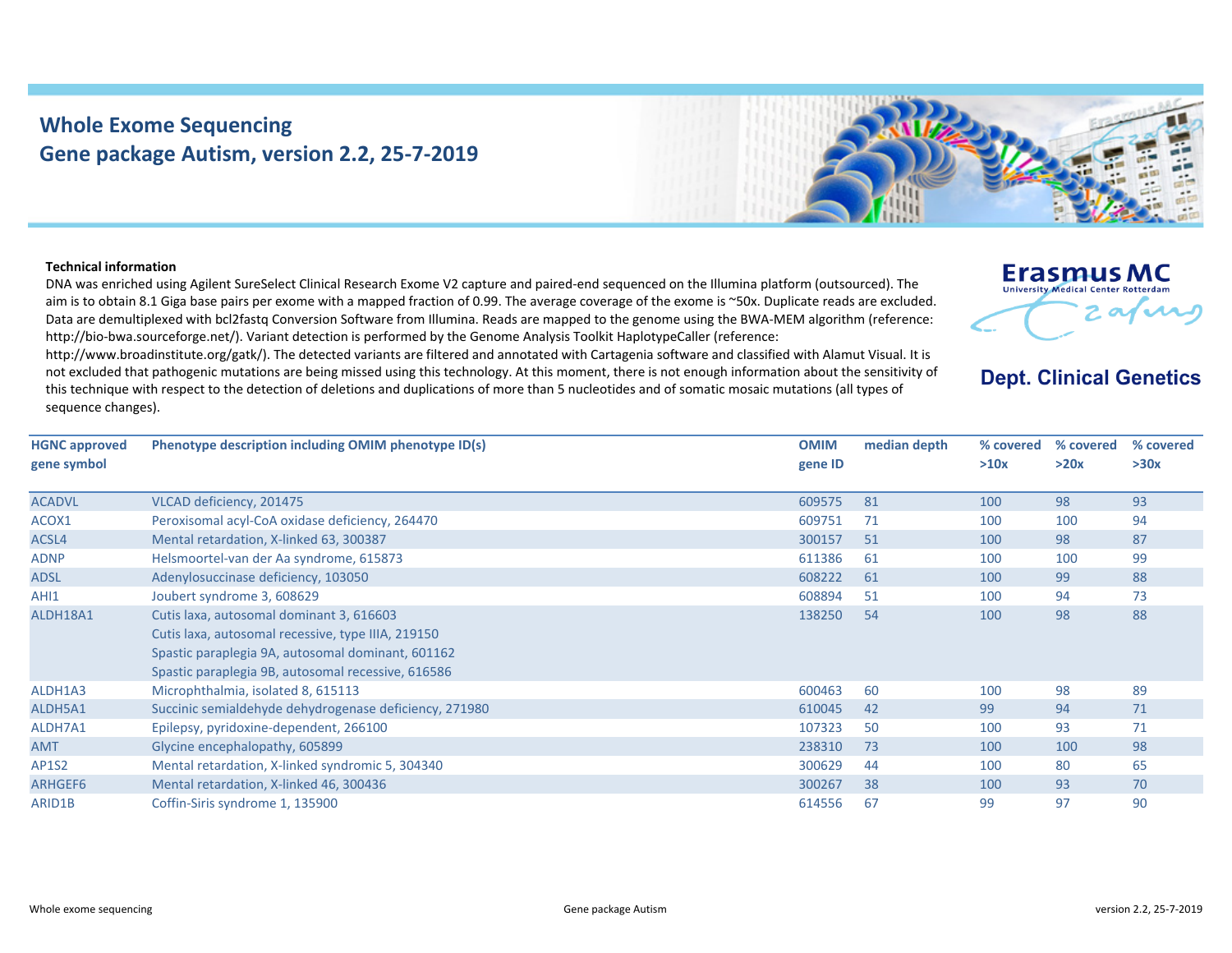| <b>HGNC approved</b><br>gene symbol | Phenotype description including OMIM phenotype ID(s)                                                                                                                                                                                                        | <b>OMIM</b><br>gene ID | median depth | % covered<br>>10x | % covered<br>>20x | % covered<br>>30x |
|-------------------------------------|-------------------------------------------------------------------------------------------------------------------------------------------------------------------------------------------------------------------------------------------------------------|------------------------|--------------|-------------------|-------------------|-------------------|
| <b>ARX</b>                          | Epileptic encephalopathy, early infantile, 1, 308350<br>Hydranencephaly with abnormal genitalia, 300215<br>Lissencephaly, X-linked 2, 300215<br>Mental retardation, X-linked 29 and others, 300419<br>Partington syndrome, 309510<br>Proud syndrome, 300004 | 300382                 | 42           | 89                | 80                | 65                |
| ATP1A2                              | Alternating hemiplegia of childhood, 104290<br>Migraine, familial basilar, 602481<br>Migraine, familial hemiplegic, 2, 602481                                                                                                                               | 182340                 | 86           | 100               | 100               | 99                |
| ATP1A3                              | Alternating hemiplegia of childhood 2, 614820<br>CAPOS syndrome, 601338<br>Dystonia-12, 128235                                                                                                                                                              | 182350                 | 91           | 100               | 100               | 100               |
| <b>ATRX</b>                         | Alpha-thalassemia myelodysplasia syndrome, somatic, 300448<br>Alpha-thalassemia/mental retardation syndrome, 301040<br>Mental retardation-hypotonic facies syndrome, 309580                                                                                 | 300032                 | 40           | 100               | 91                | 76                |
| AUTS2                               | Mental retardation, autosomal dominant 26, 615834                                                                                                                                                                                                           | 607270                 | 60           | 100               | 97                | 91                |
| <b>BCKDK</b>                        | Branched-chain ketoacid dehydrogenase kinase deficiency, 614923                                                                                                                                                                                             | 614901                 | 96           | 100               | 100               | 100               |
| <b>BRAF</b>                         | Adenocarcinoma of lung, somatic, 211980<br>Cardiofaciocutaneous syndrome, 115150<br>Colorectal cancer, somatic<br>LEOPARD syndrome 3, 613707<br>Melanoma, malignant<br>Nonsmall cell lung cancer<br>Noonan syndrome 7, 613706                               | 164757                 | 53           | 100               | 98                | 84                |
| C12orf57                            | Temtamy syndrome, 218340                                                                                                                                                                                                                                    | 615140                 | 103          | 100               | 100               | 100               |
| CACNA1C                             | Brugada syndrome 3, 611875<br>Timothy syndrome, 601005                                                                                                                                                                                                      | 114205                 | 66           | 100               | 99                | 95                |
| <b>CACNA1F</b>                      | Aland Island eye disease, 300600<br>Cone-rod dystrophy, X-linked, 3, 300476<br>Night blindness, congenital stationary (incomplete), 2A, X-linked, 300071                                                                                                    | 300110                 | 63           | 100               | 99                | 91                |
| <b>CACNA1H</b>                      | {Epilepsy, childhood absence, susceptibility to, 6}, 611942<br>{Epilepsy, idiopathic generalized, susceptibility to, 6}, 611942<br>Hyperaldosteronism, familial, type IV, 617027                                                                            | 607904                 | 78           | 100               | 98                | 95                |
| CAMTA1                              | Cerebellar ataxia, nonprogressive, with mental retardation, 614756                                                                                                                                                                                          | 611501                 | 90           | 100               | 98                | 94                |
| <b>CASK</b>                         | FG syndrome 4, 300422<br>Mental retardation and microcephaly with pontine and cerebellar hypoplasia, 300749<br>Mental retardation, with or without nystagmus, 300422                                                                                        | 300172                 | 42           | 100               | 95                | 69                |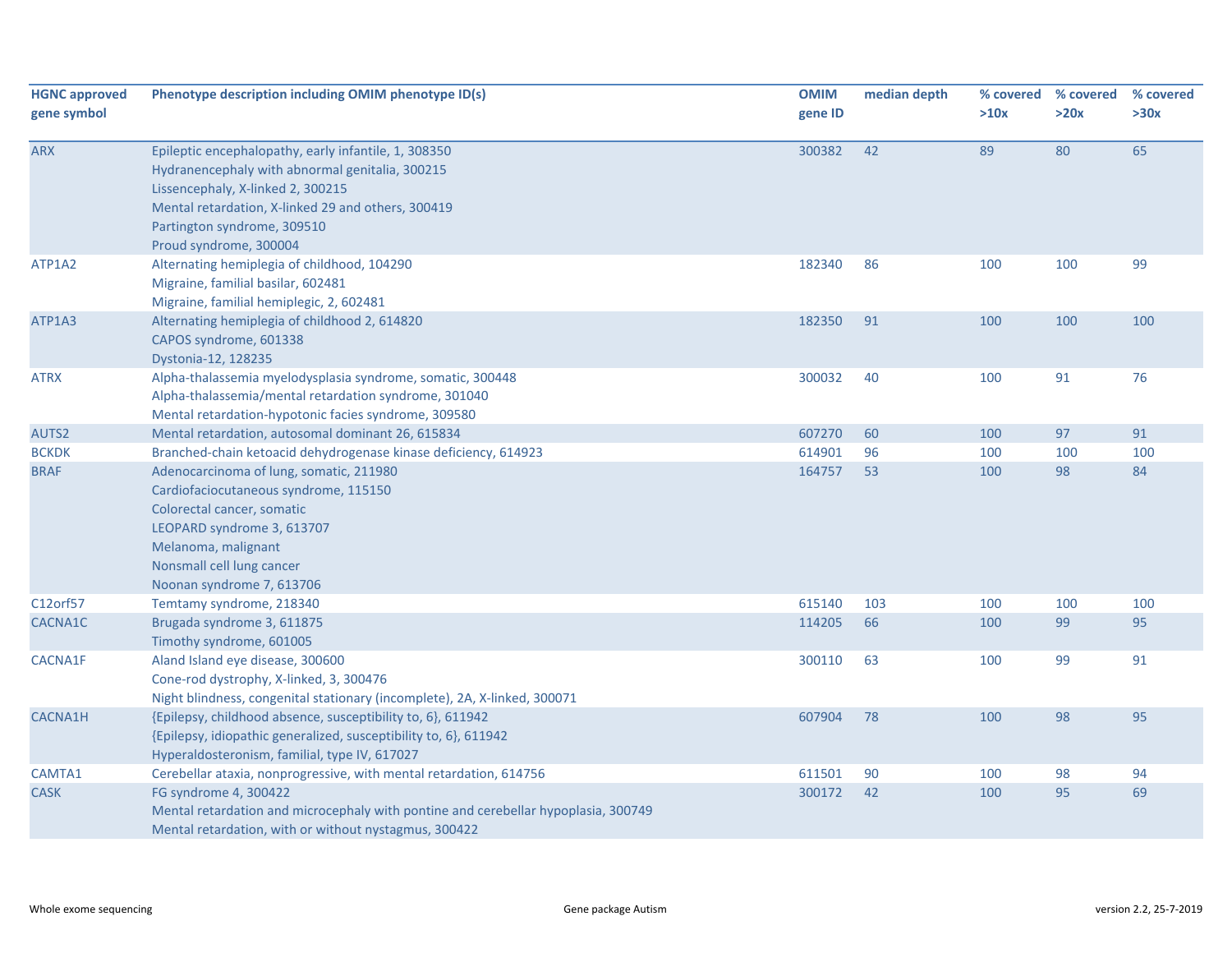| <b>HGNC approved</b> | Phenotype description including OMIM phenotype ID(s)                                                                                                                                                                                          | <b>OMIM</b> | median depth | % covered | % covered | % covered |
|----------------------|-----------------------------------------------------------------------------------------------------------------------------------------------------------------------------------------------------------------------------------------------|-------------|--------------|-----------|-----------|-----------|
| gene symbol          |                                                                                                                                                                                                                                               | gene ID     |              | >10x      | >20x      | >30x      |
| <b>CBS</b>           | Homocystinuria, B6-responsive and nonresponsive types, 236200<br>Thrombosis, hyperhomocysteinemic, 236200                                                                                                                                     | 613381      | 70           | 100       | 100       | 96        |
| CDKL5                | Epileptic encephalopathy, early infantile, 2, 300672                                                                                                                                                                                          | 300203      | 46           | 100       | 93        | 78        |
| CDKN1C               | Beckwith-Wiedemann syndrome, 130650<br>IMAGE syndrome, 614732                                                                                                                                                                                 | 600856      | 56           | 91        | 83        | 74        |
| <b>CEP290</b>        | ?Bardet-Biedl syndrome 14, 615991<br>Joubert syndrome 5, 610188<br>Leber congenital amaurosis 10, 611755<br>Meckel syndrome 4, 611134<br>Senior-Loken syndrome 6, 610189                                                                      | 610142      | 57           | 100       | 98        | 84        |
| CHD <sub>2</sub>     | Epileptic encephalopathy, childhood-onset, 615369                                                                                                                                                                                             | 602119      | 50           | 100       | 98        | 85        |
| CHD7                 | CHARGE syndrome, 214800<br>Hypogonadotropic hypogonadism 5 with or without anosmia, 612370                                                                                                                                                    | 608892      | 60           | 100       | 99        | 93        |
| CHD <sub>8</sub>     | {Autism, susceptibility to, 18}, 615032                                                                                                                                                                                                       | 610528      | 64           | 100       | 99        | 92        |
| CLN <sub>8</sub>     | Ceroid lipofuscinosis, neuronal, 8, 600143<br>Ceroid lipofuscinosis, neuronal, 8, Northern epilepsy variant, 610003                                                                                                                           | 607837      | 81           | 100       | 100       | 100       |
| CNTNAP2              | {Autism susceptibility 15}, 612100<br>Cortical dysplasia-focal epilepsy syndrome, 610042<br>Pitt-Hopkins like syndrome 1, 610042                                                                                                              | 604569      | 48           | 100       | 99        | 89        |
| <b>COL18A1</b>       | Knobloch syndrome, type 1, 267750                                                                                                                                                                                                             | 120328      | 76           | 100       | 100       | 95        |
| <b>CREBBP</b>        | Rubinstein-Taybi syndrome 1, 180849                                                                                                                                                                                                           | 600140      | 81           | 100       | 99        | 91        |
| <b>CTCF</b>          | Mental retardation, autosomal dominant 21, 615502                                                                                                                                                                                             | 604167      | 70           | 100       | 100       | 99        |
| CTNNB1               | Colorectal cancer, somatic, 114500<br>Hepatocellular carcinoma, somatic, 114550<br>Medulloblastoma, somatic, 155255<br>Mental retardation, autosomal dominant 19, 615075<br>Ovarian cancer, somatic, 167000<br>Pilomatricoma, somatic, 132600 | 116806      | 47           | 100       | 100       | 92        |
| DCHS1                | Mitral valve prolapse 2, 607829<br>Van Maldergem syndrome 1, 601390                                                                                                                                                                           | 603057      | 94           | 100       | 100       | 100       |
| <b>DCX</b>           | Lissencephaly, X-linked, 300067<br>Subcortical laminal heteropia, X-linked, 300067                                                                                                                                                            | 300121      | 47           | 100       | 96        | 83        |
| DEAF1                | ?Dyskinesia, seizures, and intellectual developmental disorder, 617171<br>Mental retardation, autosomal dominant 24, 615828                                                                                                                   | 602635      | 56           | 99        | 85        | 84        |
| DEPDC5               | Epilepsy, familial focal, with variable foci 1, 604364                                                                                                                                                                                        | 614191      | 56           | 100       | 98        | 90        |
| DHCR7                | Smith-Lemli-Opitz syndrome, 270400                                                                                                                                                                                                            | 602858      | 84           | 100       | 100       | 100       |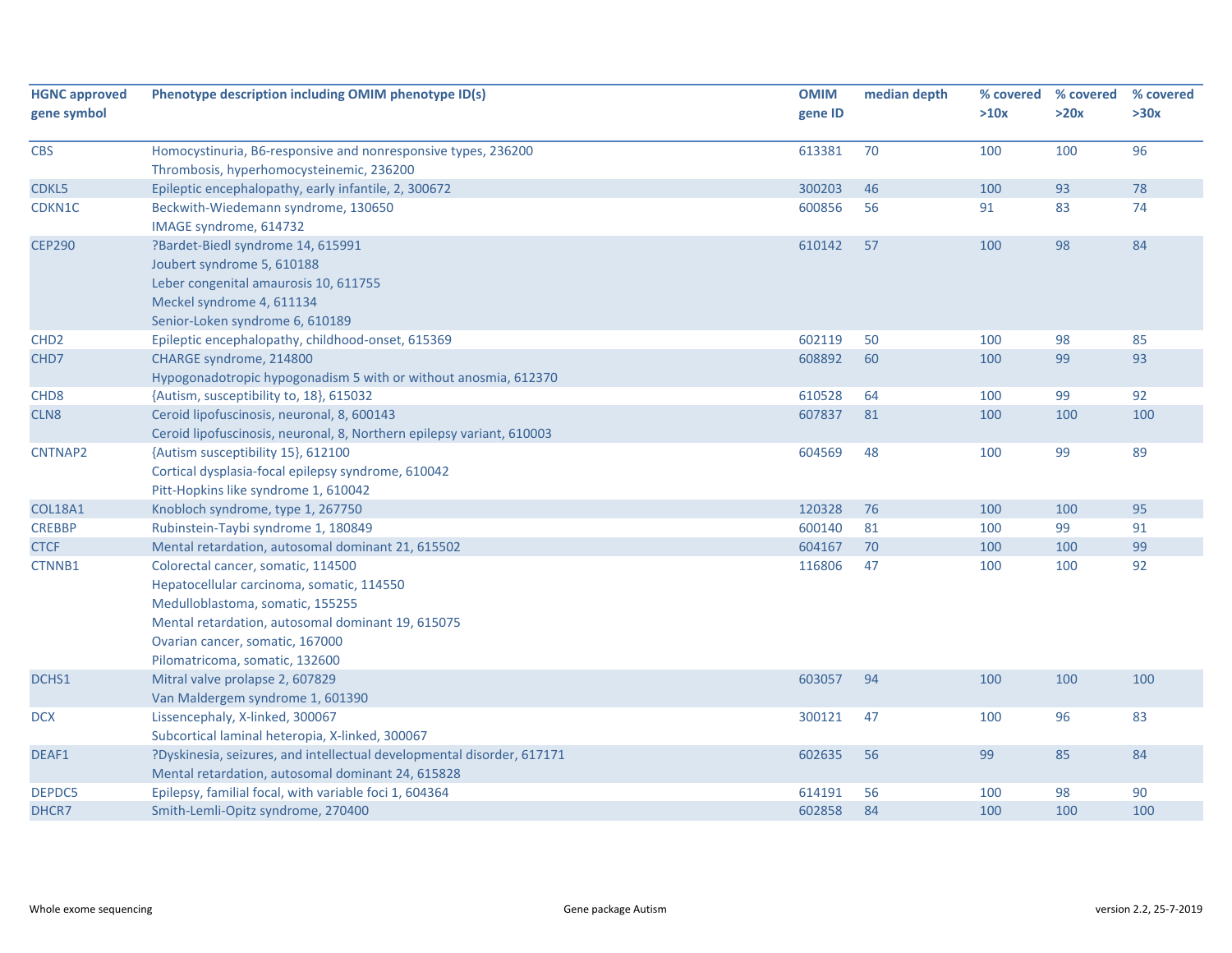| <b>HGNC approved</b> | Phenotype description including OMIM phenotype ID(s)                                                                    | <b>OMIM</b> | median depth       | % covered | % covered    | % covered   |
|----------------------|-------------------------------------------------------------------------------------------------------------------------|-------------|--------------------|-----------|--------------|-------------|
| gene symbol          |                                                                                                                         | gene ID     |                    | >10x      | >20x         | >30x        |
| <b>DMD</b>           | Becker muscular dystrophy, 300376                                                                                       | 300377      | 38                 | 100       | 94           | 71          |
|                      | Cardiomyopathy, dilated, 3B, 302045                                                                                     |             |                    |           |              |             |
|                      | Duchenne muscular dystrophy, 310200                                                                                     |             |                    |           |              |             |
| <b>DMPK</b>          | Myotonic dystrophy 1, 160900                                                                                            | 605377      | 69                 | 100       | 99           | 93          |
| <b>DPYD</b>          | Dihydropyrimidine dehydrogenase deficiency, 274270                                                                      | 612779      | 46                 | 100       | 99           | 85          |
|                      | 5-fluorouracil toxicity, 274270                                                                                         |             |                    |           |              |             |
| DYRK1A               | Mental retardation, autosomal dominant 7, 614104                                                                        | 600855      | 54                 | 100       | 98           | 87          |
| EHMT1                | Kleefstra syndrome, 610253                                                                                              | 607001      | 81                 | 99        | 99           | 98          |
| EIF4E                | {Autism, susceptibility to, 19}, 615091                                                                                 | 133440      | 51                 | 100       | 95           | 86          |
| ELP4                 | ?Aniridia 2, 617141                                                                                                     | 606985      | 51                 | 98        | 89           | 67          |
| FGD1                 | Aarskog-Scott syndrome, 305400                                                                                          | 300546      | 60                 | 100       | 99           | 95          |
|                      | Mental retardation, X-linked syndromic 16, 305400                                                                       |             |                    |           |              |             |
| FOXG1                | Rett syndrome, congenital variant, 613454                                                                               | 164874      | 60                 | 99        | 91           | 82          |
| FOXP1                | Mental retardation with language impairment and with or without autistic features, 613670                               | 605515      | 56                 | 100       | 99           | 89          |
| FOXP2                | Speech-language disorder-1, 602081                                                                                      | 605317      | 50                 | 100       | 98           | 84          |
| FTSJ1                | Mental retardation, X-linked 9/44, 309549                                                                               | 300499      | 68                 | 100       | 100          | 94          |
| GABRB3               | {Epilepsy, childhood absence, susceptibility to, 5}, 612269                                                             | 137192      | 64                 | 100       | 99           | 95          |
|                      | Epileptic encephalopathy, early infantile, 43, 617113                                                                   |             |                    |           |              |             |
| <b>GAMT</b>          | Cerebral creatine deficiency syndrome 2, 612736                                                                         | 601240      | 60                 | 100       | 97           | 90          |
| <b>GATM</b>          | Cerebral creatine deficiency syndrome 3, 612718                                                                         | 602360      | 44                 | 100       | 100          | 89          |
| <b>GCSH</b>          | Glycine encephalopathy, 605899                                                                                          | 238330      | 70                 | 100       | 91           | 57          |
| <b>GLDC</b>          | Glycine encephalopathy, 605899                                                                                          | 238300      | 50                 | 100       | 94           | 82          |
| <b>GLYCTK</b>        | D-glyceric aciduria, 220120                                                                                             | 610516      | 108                | 100       | 100          | 100         |
| <b>GNS</b>           | Mucopolysaccharidosis type IIID, 252940                                                                                 | 607664      | 46                 | 100       | 98           | 88          |
| GRIA3                | Mental retardation, X-linked 94, 300699                                                                                 | 305915      | 42                 | 100       | 97           | 80          |
| GRIN2A               | Epilepsy, focal, with speech disorder and with or without mental retardation, 245570                                    | 138253      | 76                 | 100       | 100          | 99          |
| GRIN2B               | Epileptic encephalopathy, early infantile, 27, 616139                                                                   | 138252      | 89                 | 100       | 100          | 96          |
|                      | Mental retardation, autosomal dominant 6, 613970                                                                        |             |                    |           |              |             |
| H <sub>19</sub>      | Beckwith-Wiedemann syndrome, 130650                                                                                     | 103280      | No coverage data 0 |           | $\mathbf{0}$ | $\mathbf 0$ |
|                      | Silver-Russell syndrome, 180860                                                                                         |             |                    |           |              |             |
|                      | Wilms tumor 2, 194071                                                                                                   |             |                    |           |              |             |
| HCN1                 | Epileptic encephalopathy, early infantile, 24, 615871                                                                   | 602780      | 80                 | 100       | 99           | 93          |
| <b>HDC</b>           | {Gilles de la Tourette syndrome, susceptibility to}, 137580                                                             | 142704      | 76                 | 100       | 100          | 98          |
| <b>HEPACAM</b>       | Megalencephalic leukoencephalopathy with subcortical cysts 2A, 613925                                                   | 611642      | 62                 | 100       | 100          | 90          |
|                      | Megalencephalic leukoencephalopathy with subcortical cysts 2B, remitting, with or without mental<br>retardation, 613926 |             |                    |           |              |             |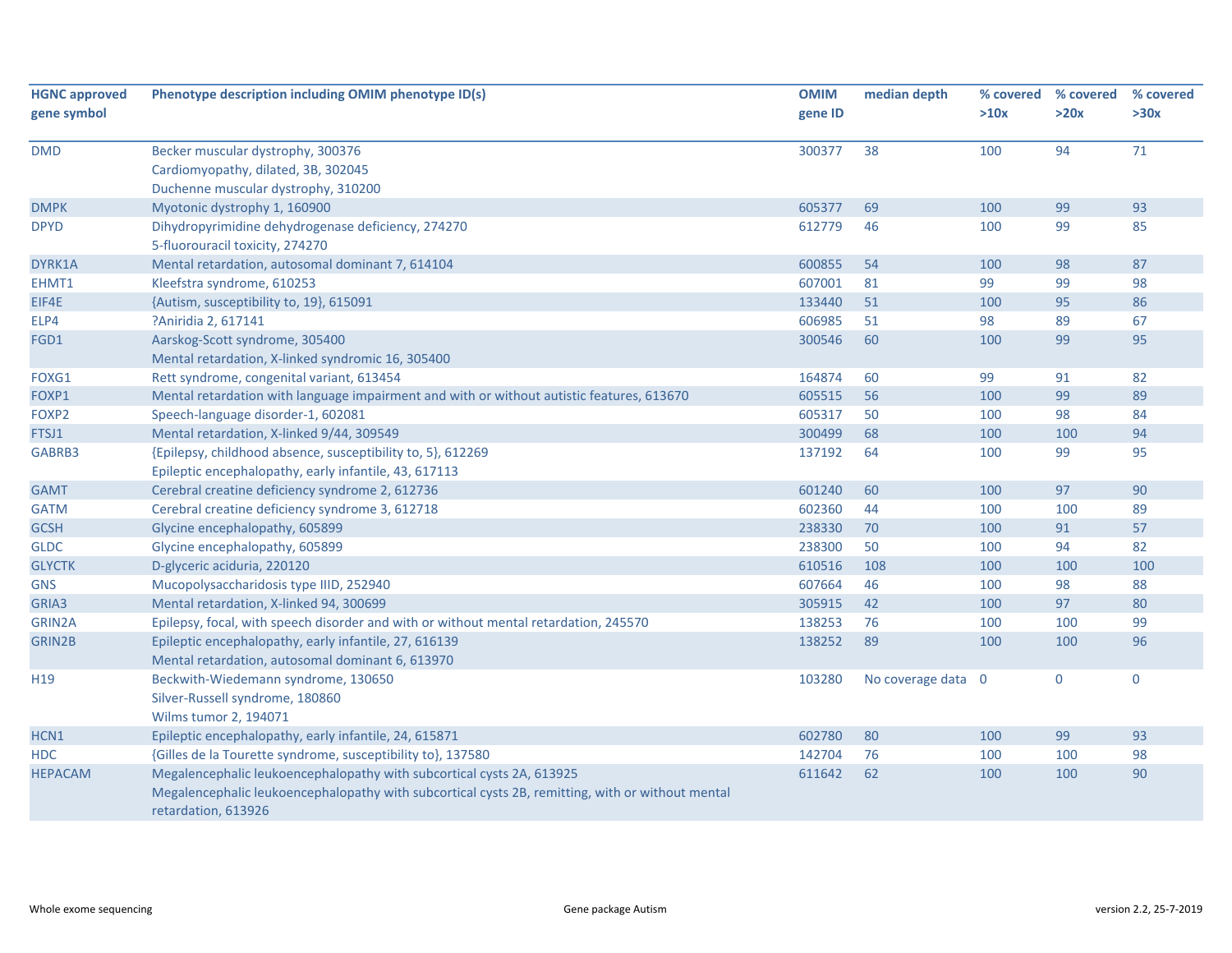| <b>HGNC</b> approved | Phenotype description including OMIM phenotype ID(s)                                                       | <b>OMIM</b> | median depth     | % covered      | % covered      | % covered   |
|----------------------|------------------------------------------------------------------------------------------------------------|-------------|------------------|----------------|----------------|-------------|
| gene symbol          |                                                                                                            | gene ID     |                  | >10x           | >20x           | >30x        |
| HERC <sub>2</sub>    | Mental retardation, autosomal recessive 38, 615516                                                         | 605837      | 73               | 100            | 99             | 95          |
|                      | [Skin/hair/eye pigmentation 1, blond/brown hair], 227220                                                   |             |                  |                |                |             |
|                      | [Skin/hair/eye pigmentation 1, blue/nonblue eyes], 227220                                                  |             |                  |                |                |             |
| <b>HGSNAT</b>        | Mucopolysaccharidosis type IIIC (Sanfilippo C), 252930                                                     | 610453      | 48               | 94             | 94             | 85          |
|                      | Retinitis pigmentosa 73, 616544                                                                            |             |                  |                |                |             |
| HOXA1                | Athabaskan brainstem dysgenesis syndrome, 601536                                                           | 142955      | 104              | 100            | 100            | 100         |
|                      | Bosley-Salih-Alorainy syndrome, 601536                                                                     |             |                  |                |                |             |
| IGF <sub>2</sub>     | ?Growth restriction, severe, with distinctive facies, 616489                                               | 613037      | 73               | 100            | 100            | 100         |
| IL1RAPL1             | Mental retardation 21/34, 300143                                                                           | 300206      | 50               | 100            | 99             | 83          |
| <b>INPP5E</b>        | Joubert syndrome 1, 213300; Mental retardation, truncal obesity, retinal dystrophy, and micropenis, 610156 | 300522      | 80               | 100            | 100            | 96          |
| IQSEC2               | Mental retardation 1/78, 309530                                                                            | 604115      | 56               | 99             | 97             | 88          |
| KCNQ10T1             | Beckwith-Wiedemann syndrome, 130650                                                                        | 609584      | No coverage data | $\overline{0}$ | $\overline{0}$ | $\mathbf 0$ |
| L2HGDH               | L-2-hydroxyglutaric aciduria, 236792                                                                       | 609584      | 47               | 100            | 99             | 89          |
| <b>MAB21L2</b>       | Microphthalmia, syndromic 14, 615877                                                                       | 604357      | 118              | 100            | 100            | 100         |
| MAGEL2               | Schaaf-Yang syndrome, 615547                                                                               | 605283      | 107              | 100            | 100            | 100         |
| <b>MAOA</b>          | {Antisocial behavior}, 300615                                                                              | 309850      | 41               | 100            | 96             | 80          |
|                      | Brunner syndrome, 300615                                                                                   |             |                  |                |                |             |
| MAP2K1               | Cardiofaciocutaneous syndrome 3, 615279                                                                    | 176872      | 55               | 100            | 100            | 91          |
| MBD5                 | Mental retardation, autosomal dominant 1, 156200                                                           | 611472      | 58               | 100            | 100            | 97          |
| MECP <sub>2</sub>    | {Autism susceptibility, X-linked 3}, 300496, Isolated cases, X-linked, Multifactorial                      | 300005      | 88               | 100            | 100            | 94          |
|                      | Encephalopathy, neonatal severe, 300673                                                                    |             |                  |                |                |             |
|                      | Mental retardation, X-linked syndromic, Lubs type, 300260                                                  |             |                  |                |                |             |
|                      | Mental retardation, X-linked, syndromic 13, 300055                                                         |             |                  |                |                |             |
|                      | Rett syndrome, 312750                                                                                      |             |                  |                |                |             |
|                      | Rett syndrome, atypical, 312750                                                                            |             |                  |                |                |             |
|                      | Rett syndrome, preserved speech variant, 312750                                                            |             |                  |                |                |             |
| <b>MED12</b>         | Lujan-Fryns syndrome, 309520                                                                               | 300188      | 57               | 100            | 100            | 97          |
|                      | Ohdo syndrome, X-linked, 300895                                                                            |             |                  |                |                |             |
|                      | Opitz-Kaveggia syndrome, 305450                                                                            |             |                  |                |                |             |
| MED13L               | Mental retardation and distinctive facial features with or without cardiac defects, 616789                 | 608771      | 56               | 100            | 97             | 87          |
|                      | Transposition of the great arteries, dextro-looped 1, 608808                                               |             |                  |                |                |             |
| MEF2C                | Chromosome 5q14.3 deletion syndrome, 613443 (4)                                                            | 600662      | 67               | 100            | 99             | 96          |
|                      | Mental retardation, stereotypic movements, epilepsy, and/or cerebral malformations, 613443                 |             |                  |                |                |             |
| METTL23              | Mental retardation, autosomal recessive 44, 615942                                                         | 615262      | 54               | 100            | 100            | 96          |
| MID1                 | Opitz GBBB syndrome, type I, 300000                                                                        | 300552      | 70               | 100            | 98             | 85          |
| <b>MKKS</b>          | Bardet-Biedl syndrome 6, 605231                                                                            | 604896      | 59               | 100            | 100            | 99          |
|                      | McKusick-Kaufman syndrome, 236700                                                                          |             |                  |                |                |             |
| MLC1                 | Megalencephalic leukoencephalopathy with subcortical cysts, 604004                                         | 605908      | 49               | 100            | 98             | 86          |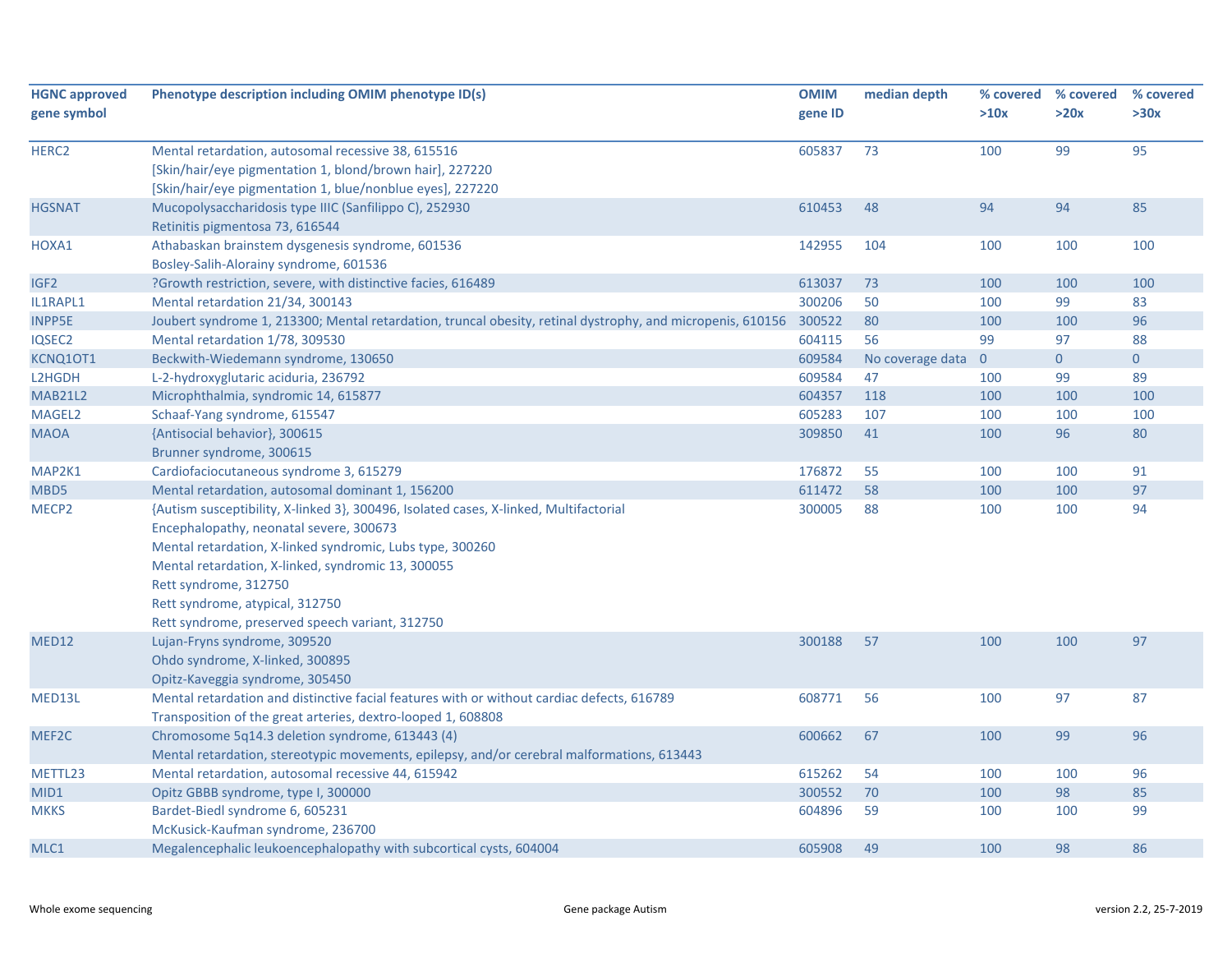| <b>HGNC approved</b> | Phenotype description including OMIM phenotype ID(s)                                                                                                                                                                                                                        | <b>OMIM</b> | median depth | % covered | % covered | % covered |
|----------------------|-----------------------------------------------------------------------------------------------------------------------------------------------------------------------------------------------------------------------------------------------------------------------------|-------------|--------------|-----------|-----------|-----------|
| gene symbol          |                                                                                                                                                                                                                                                                             | gene ID     |              | >10x      | >20x      | >30x      |
| <b>MMUT</b>          | Methylmalonic aciduria, mut(0) type, 251000                                                                                                                                                                                                                                 | 609058      | 56           | 100       | 98        | 86        |
| MYT1L                | Mental retardation, autosomal dominant 39, 616521                                                                                                                                                                                                                           | 613084      | 67           | 100       | 99        | 94        |
| <b>NAGLU</b>         | ?Charcot-Marie-Tooth disease, axonal, type 2V, 616491<br>Mucopolysaccharidosis type IIIB (Sanfilippo B), 252920                                                                                                                                                             | 609701      | 80           | 100       | 97        | 90        |
| <b>NDP</b>           | Exudative vitreoretinopathy 2, X-linked, 305390<br>Norrie disease, 310600                                                                                                                                                                                                   | 300658      | 57           | 100       | 100       | 100       |
| <b>NFIX</b>          | Marshall-Smith syndrome, 602535<br>Sotos syndrome 2, 614753                                                                                                                                                                                                                 | 164005      | 78           | 100       | 99        | 90        |
| <b>NHS</b>           | Cataract 40, X-linked, 302200<br>Nance-Horan syndrome, 302350                                                                                                                                                                                                               | 300457      | 44           | 100       | 92        | 84        |
| <b>NIPBL</b>         | Cornelia de Lange syndrome 1, 122470                                                                                                                                                                                                                                        | 608667      | 50           | 100       | 96        | 80        |
| NLGN3                | {Asperger syndrome susceptibility, X-linked 1}, 300494, Isolated cases, X-linked, Multifactorial<br>{Autism susceptibility, X-linked 1}, 300425, Isolated cases, X-linked, Multifactorial                                                                                   | 300336      | 66           | 100       | 99        | 94        |
| NLGN4X               | {Asperger syndrome susceptibility, X-linked 2}, 300497, Isolated cases, X-linked, Multifactorial<br>{Autism susceptibility, X-linked 2}, 300495, Isolated cases, X-linked, Multifactorial<br>Mental retardation, X-linked, 300495, Isolated cases, X-linked, Multifactorial | 300427      | 153          | 100       | 100       | 100       |
| NLGN4Y               | No OMIM phenotype                                                                                                                                                                                                                                                           | 400028      | 25           | 65        | 59        | 44        |
| NPHP1                | Joubert syndrome 4, 609583<br>Nephronophthisis 1, juvenile, 256100<br>Senior-Loken syndrome-1, 266900                                                                                                                                                                       | 607100      | 39           | 100       | 92        | 67        |
| NR2F1                | Bosch-Boonstra-Schaaf optic atrophy syndrome, 615722                                                                                                                                                                                                                        | 132890      | 82           | 100       | 98        | 91        |
| NRXN1                | Pitt-Hopkins-like syndrome 2, 614325<br>{Schizophrenia, susceptibility to, 17}, 614332                                                                                                                                                                                      | 600565      | 67           | 100       | 99        | 93        |
| NRXN2                | No OMIM phenotype                                                                                                                                                                                                                                                           | 600566      | 74           | 100       | 99        | 95        |
| NRXN3                | No OMIM phenotype                                                                                                                                                                                                                                                           | 600567      | 73           | 100       | 100       | 96        |
| NSD1                 | Beckwith-Wiedemann syndrome, 130650<br>Leukemia, acute myeloid, 601626<br>Sotos syndrome 1, 117550                                                                                                                                                                          | 606681      | 56           | 100       | 99        | 92        |
| NSUN <sub>2</sub>    | Mental retardation, autosomal recessive 5, 611091                                                                                                                                                                                                                           | 610916      | 58           | 100       | 94        | 83        |
| OPHN1                | Mental retardation, X-linked, with cerebellar hypoplasia and distinctive facial appearance, 300486                                                                                                                                                                          | 300127      | 44           | 100       | 92        | $71\,$    |
| PAFAH1B1             | Lissencephaly 1, 607432, Isolated cases<br>Subcortical laminar heterotopia, 607432, Isolated cases                                                                                                                                                                          | 601545      | 62           | 100       | 98        | 88        |
| <b>PAH</b>           | [Hyperphenylalaninemia, non-PKU mild], 261600<br>Phenylketonuria, 261600                                                                                                                                                                                                    | 612349      | 45           | 100       | 97        | 82        |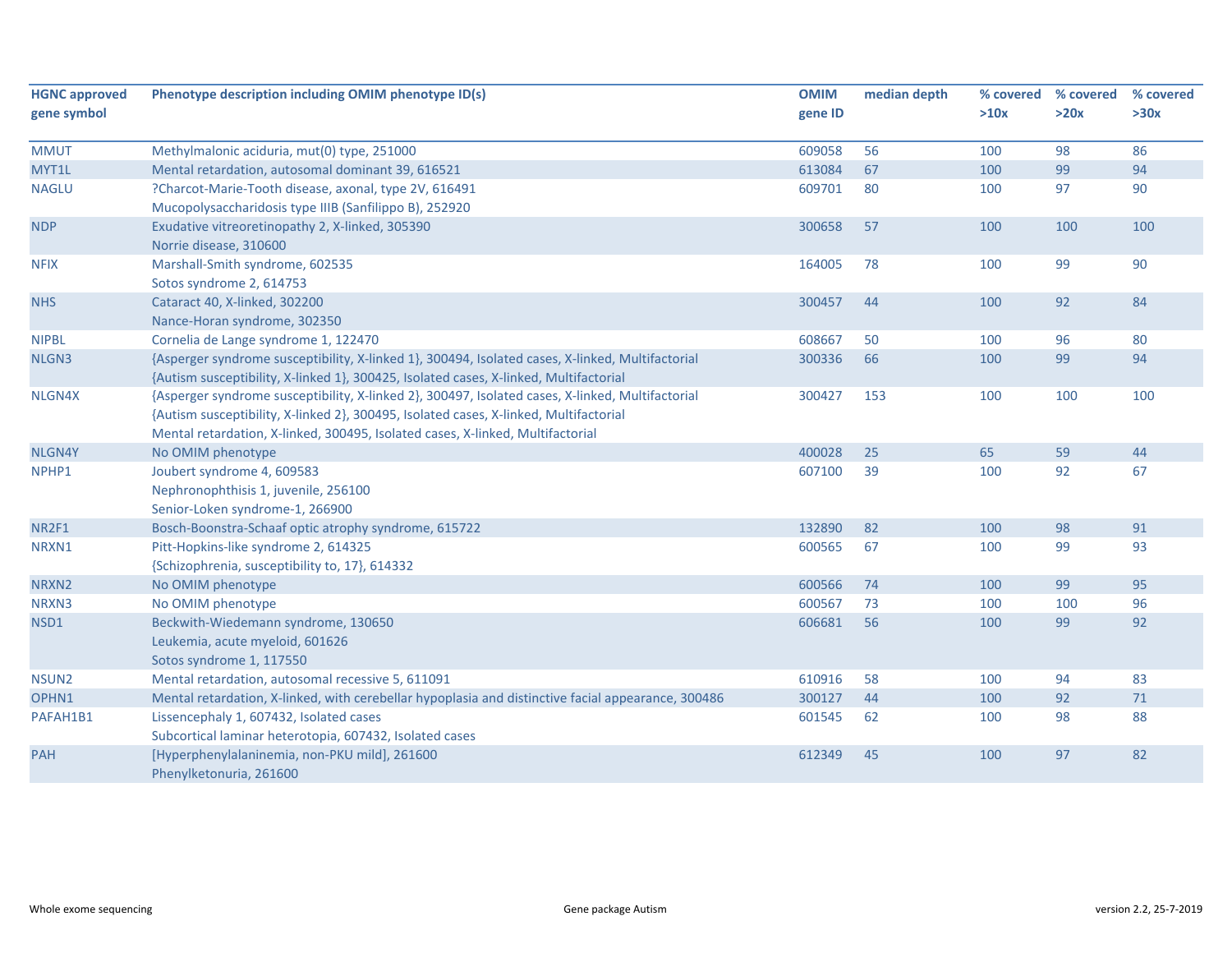| <b>HGNC approved</b> | Phenotype description including OMIM phenotype ID(s)                                               | <b>OMIM</b> | median depth | % covered | % covered                                  | % covered |
|----------------------|----------------------------------------------------------------------------------------------------|-------------|--------------|-----------|--------------------------------------------|-----------|
| gene symbol          |                                                                                                    | gene ID     |              | >10x      | >20x                                       | >30x      |
| PAX <sub>6</sub>     | Aniridia, 106210                                                                                   | 607108      | 50           | 100       | 98                                         | 84        |
|                      | Anterior segment dysgenesis 5, multiple subtypes, 604229                                           |             |              |           | 99<br>100<br>96<br>100<br>98<br>100<br>100 |           |
|                      | Cataract with late-onset corneal dystrophy, 106210                                                 |             |              |           |                                            |           |
|                      | ?Coloboma of optic nerve, 120430                                                                   |             |              |           |                                            |           |
|                      | ?Coloboma, ocular, 120200                                                                          |             |              |           |                                            |           |
|                      | Foveal hypoplasia 1, 136520                                                                        |             |              |           |                                            |           |
|                      | Keratitis, 148190                                                                                  |             |              |           |                                            |           |
|                      | ?Morning glory disc anomaly, 120430                                                                |             |              |           |                                            |           |
|                      | Optic nerve hypoplasia, 165550                                                                     |             |              |           |                                            |           |
| PCDH19               | Epileptic encephalopathy, early infantile, 9, 300088                                               | 300460      | 92           | 100       |                                            | 92        |
| PEX7                 | Peroxisome biogenesis disorder 9B, 614879                                                          | 601757      | 43           | 100       |                                            | 87        |
|                      | Rhizomelic chondrodysplasia punctata, type 1, 215100                                               |             |              |           |                                            |           |
| PHF8                 | Mental retardation syndrome, X-linked, Siderius type, 300263                                       | 300560      | 49           | 100       |                                            | 74        |
| <b>PIGV</b>          | Hyperphosphatasia with mental retardation syndrome 1, 239300                                       | 610274      | 71           | 100       |                                            | 94        |
| <b>POGZ</b>          | White-Sutton syndrome, 616364                                                                      | 614787      | 65           | 100       |                                            | 90        |
| POMGNT1              | Muscular dystrophy-dystroglycanopathy (congenital with brain and eye anomalies), type A, 3, 253280 | 606822      | 63           | 100       |                                            | 95        |
|                      | Muscular dystrophy-dystroglycanopathy (congenital with mental retardation), type B, 3, 613151      |             |              |           |                                            |           |
|                      | Muscular dystrophy-dystroglycanopathy (limb-girdle), type C, 3, 613157                             |             |              |           |                                            |           |
|                      | Retinitis pigmentosa 76, 617123                                                                    |             |              |           |                                            |           |
| POMT1                | Muscular dystrophy-dystroglycanopathy (congenital with brain and eye anomalies), type A, 1, 236670 | 607423      | 69           | 100       |                                            | 98        |
|                      | Muscular dystrophy-dystroglycanopathy (congenital with mental retardation), type B, 1, 613155      |             |              |           |                                            |           |
|                      | Muscular dystrophy-dystroglycanopathy (limb-girdle), type C, 1, 609308                             |             |              |           |                                            |           |
| PQBP1                | Renpenning syndrome, 309500                                                                        | 300463      | 92           | 100       | 100                                        | 100       |
| <b>PRODH</b>         | Hyperprolinemia, type I, 239500                                                                    | 606810      | 60           | 100       | 92                                         | 81        |
|                      | {Schizophrenia, susceptibility to, 4}, 600850                                                      |             |              |           |                                            |           |
| PRSS12               | Mental retardation, autosomal recessive 1, 249500                                                  | 606709      | 59           | 100       | 100                                        | 93        |
| PTCHD1               | {Autism, susceptibility to, X-linked 4}, 300830                                                    | 300828      | 59           | 100       | 100                                        | 98        |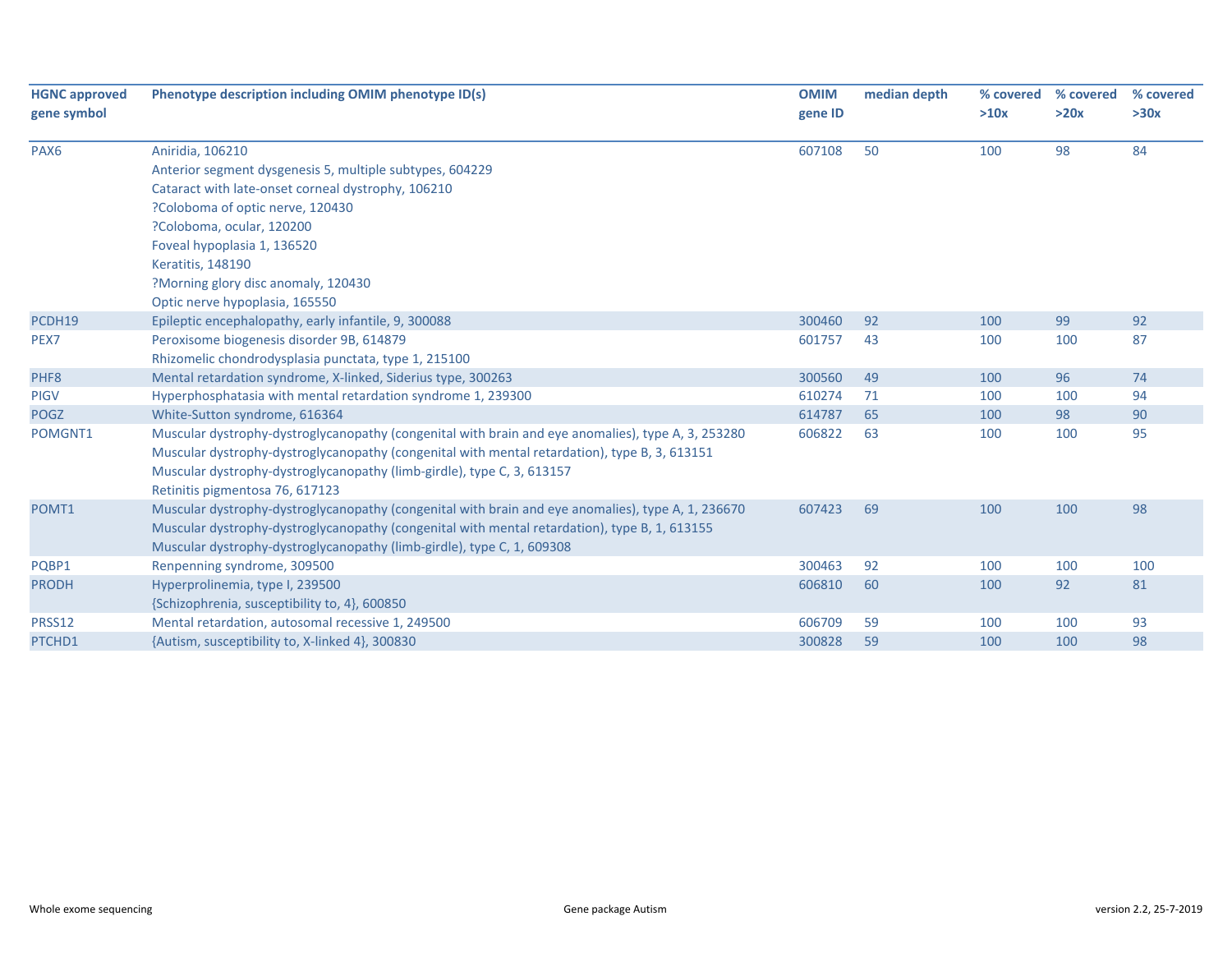| <b>HGNC approved</b> | Phenotype description including OMIM phenotype ID(s)                                                | <b>OMIM</b> | median depth |      | % covered % covered | % covered |
|----------------------|-----------------------------------------------------------------------------------------------------|-------------|--------------|------|---------------------|-----------|
| gene symbol          |                                                                                                     | gene ID     |              | >10x | >20x                | >30x      |
| <b>PTEN</b>          | Bannayan-Riley-Ruvalcaba syndrome, 153480                                                           | 601728      | 85           | 92   | 81                  | 77        |
|                      | Cowden syndrome 1, 158350                                                                           |             |              |      |                     |           |
|                      | Endometrial carcinoma, somatic, 608089                                                              |             |              |      |                     |           |
|                      | {Glioma susceptibility 2}, 613028                                                                   |             |              |      |                     |           |
|                      | Lhermitte-Duclos syndrome, 158350                                                                   |             |              |      |                     |           |
|                      | Macrocephaly/autism syndrome, 605309                                                                |             |              |      |                     |           |
|                      | Malignant melanoma, somatic, 155600                                                                 |             |              |      |                     |           |
|                      | {Meningioma}, 607174                                                                                |             |              |      |                     |           |
|                      | PTEN hamartoma tumor syndrome                                                                       |             |              |      |                     |           |
|                      | {Prostate cancer, somatic}, 176807                                                                  |             |              |      |                     |           |
|                      | Squamous cell carcinoma, head and neck, somatic, 275355                                             |             |              |      |                     |           |
|                      | VATER association with macrocephaly and ventriculomegaly, 276950                                    |             |              |      |                     |           |
| PTPN11               | LEOPARD syndrome 1, 151100                                                                          | 176876      | 57           | 100  | 96                  | 80        |
|                      | Leukemia, juvenile myelomonocytic, somatic, 607785                                                  |             |              |      |                     |           |
|                      | Metachondromatosis, 156250                                                                          |             |              |      |                     |           |
|                      | Noonan syndrome 1, 163950                                                                           |             |              |      |                     |           |
| RAB39B               | Mental retardation, X-linked 72, 300271                                                             | 300774      | 50           | 100  | 100                 | 96        |
|                      | ?Waisman syndrome, 311510                                                                           |             |              |      |                     |           |
| RAI1                 | Smith-Magenis syndrome, 182290, Isolated cases                                                      | 607642      | 99           | 100  | 100                 | 100       |
| <b>RAX</b>           | Microphthalmia, isolated 3, 611038                                                                  | 601881      | 72           | 100  | 100                 | 89        |
| <b>RNF135</b>        | Macrocephaly, macrosomia, facial dysmorphism syndrome, 614192                                       | 611358      | 59           | 100  | 100                 | 97        |
| RPGRIP1L             | COACH syndrome, 216360                                                                              | 610937      | 47           | 97   | 94                  | 77        |
|                      | Joubert syndrome 7, 611560                                                                          |             |              |      |                     |           |
|                      | Meckel syndrome 5, 611561                                                                           |             |              |      |                     |           |
| RPL5                 | Diamond-Blackfan anemia 6, 612561                                                                   | 603634      | 50           | 100  | 96                  | 84        |
| RXYLT1               | Muscular dystrophy-dystroglycanopathy (congenital with brain and eye anomalies), type A, 10, 615041 | 605862      | 58           | 100  | 98                  | 78        |
| SATB <sub>2</sub>    | Glass syndrome, 612313                                                                              | 608148      | 69           | 100  | 98                  | 87        |
| SCN1A                | Epilepsy, generalized, with febrile seizures plus, type 2, 604403                                   | 182389      | 67           | 100  | 100                 | 94        |
|                      | Epileptic encephalopathy, early infantile, 6, 607208                                                |             |              |      |                     |           |
|                      | Febrile seizures, familial, 3A, 604403                                                              |             |              |      |                     |           |
|                      | Migraine, familial hemiplegic, 3, 609634                                                            |             |              |      |                     |           |
| SCN <sub>2</sub> A   | Epileptic encephalopathy, early infantile, 11, 613721                                               | 182390      | 73           | 100  | 99                  | 95        |
|                      | Seizures, benign familial infantile, 3, 607745                                                      |             |              |      |                     |           |
| SCN8A                | ?Cognitive impairment with or without cerebellar ataxia, 614306                                     | 600702      | 72           | 100  | 99                  | 91        |
|                      | Epileptic encephalopathy, early infantile, 13, 614558                                               |             |              |      |                     |           |
|                      | Seizures, benign familial infantile, 5, 617080                                                      |             |              |      |                     |           |
| SETBP1               | Mental retardation, autosomal dominant 29, 616078                                                   | 611060      | 70           | 98   | 96                  | 94        |
|                      | Schinzel-Giedion midface retraction syndrome, 269150                                                |             |              |      |                     |           |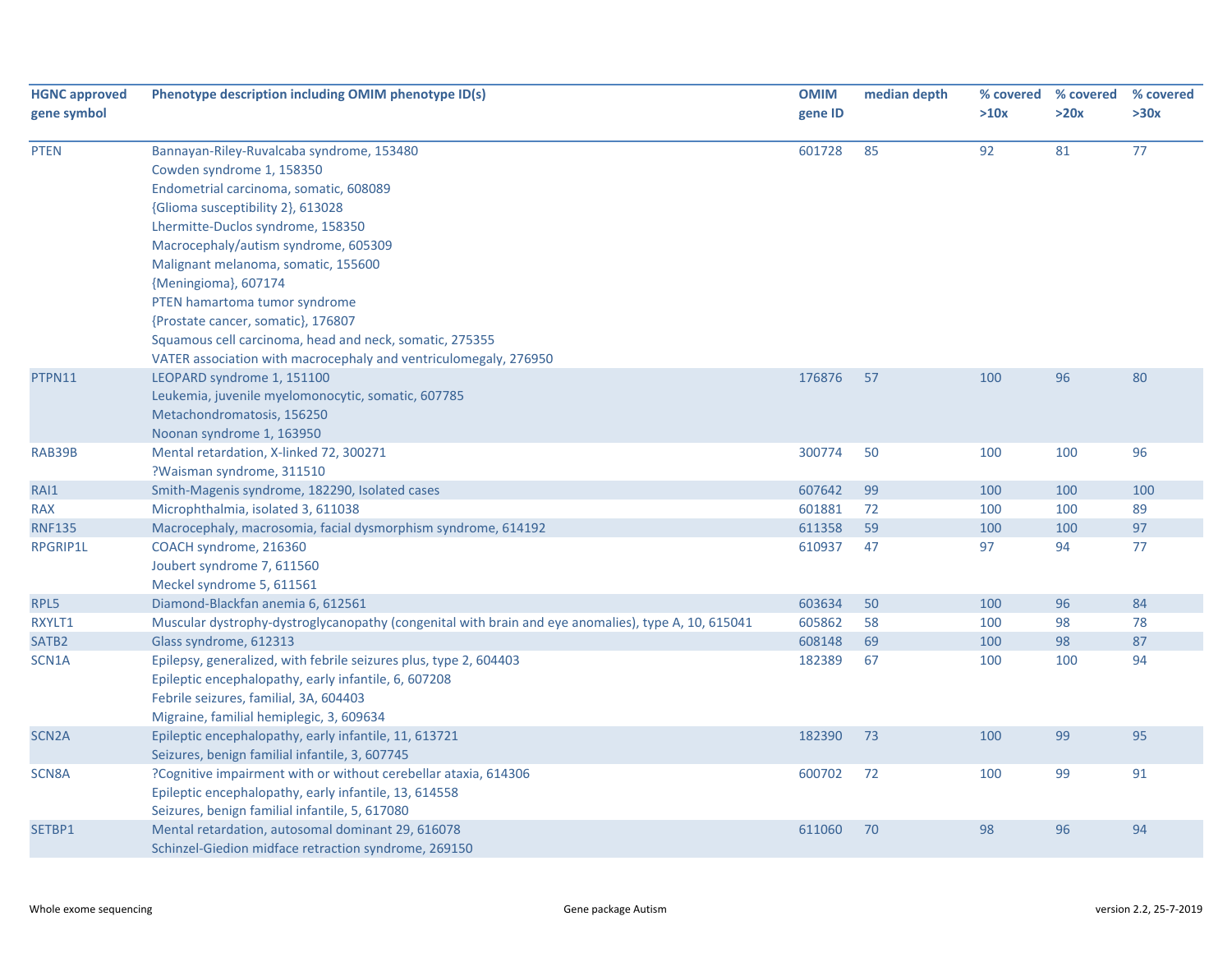| <b>HGNC approved</b> | Phenotype description including OMIM phenotype ID(s)                          | <b>OMIM</b> | median depth | % covered | % covered | % covered |
|----------------------|-------------------------------------------------------------------------------|-------------|--------------|-----------|-----------|-----------|
| gene symbol          |                                                                               | gene ID     |              | >10x      | >20x      | >30x      |
|                      |                                                                               |             |              |           |           |           |
| SETD <sub>2</sub>    | Luscan-Lumish syndrome, 616831                                                | 612778      | 55           | 100       | 99        | 91        |
| SETD5                | Mental retardation, autosomal dominant 23, 615761                             | 615743      | 57           | 100       | 99        | 90        |
| SGSH                 | Mucopolysaccharidosis type IIIA (Sanfilippo A), 252900                        | 605270      | 90           | 100       | 96        | 94        |
| SHANK1               | No OMIM phenotype                                                             | 604999      | 62           | 98        | 96        | 89        |
| SHANK <sub>2</sub>   | {Autism susceptibility 17}, 613436                                            | 603290      | 87           | 100       | 98        | 95        |
| <b>SHANK3</b>        | Phelan-McDermid syndrome, 606232, Isolated cases                              | 606230      | 62           | 93        | 78        | 72        |
|                      | {Schizophrenia 15}, 613950                                                    |             |              |           |           |           |
| <b>SLC35A3</b>       | ?Arthrogryposis, mental retardation, and seizures, 615553                     | 605632      | 55           | 100       | 96        | 76        |
| <b>SLC35C1</b>       | Congenital disorder of glycosylation, type IIc, 266265                        | 605881      | 89           | 100       | 100       | 99        |
| SLC3A1               | Cystinuria, 220100                                                            | 104614      | 63           | 100       | 99        | 91        |
| SLC6A1               | Myoclonic-atonic epilepsy, 616421                                             | 137165      | 73           | 100       | 100       | 96        |
| SLC6A8               | Cerebral creatine deficiency syndrome 1, 300352                               | 300036      | 79           | 100       | 97        | 92        |
| SLC7A9               | Cystinuria, 220100                                                            | 604144      | 62           | 100       | 100       | 96        |
| SLC9A6               | Mental retardation, X-linked syndromic, Christianson type, 300243             | 300231      | 54           | 100       | 94        | 82        |
| SLC9A9               | ?{Autism susceptibility 16}, 613410                                           | 608396      | 42           | 100       | 97        | 82        |
| SLITRK1              | Tourette syndrome, 137580                                                     | 609678      | 68           | 100       | 100       | 99        |
|                      | ?Trichotillomania, 613229, Multifactorial                                     |             |              |           |           |           |
| SMAD4                | Juvenile polyposis/hereditary hemorrhagic telangiectasia syndrome, 175050     | 600993      | 59           | 100       | 100       | 96        |
|                      | Myhre syndrome, 139210                                                        |             |              |           |           |           |
|                      | Pancreatic cancer, somatic, 260350                                            |             |              |           |           |           |
|                      | Polyposis, juvenile intestinal, 174900                                        |             |              |           |           |           |
| SMARCA2              | Nicolaides-Baraitser syndrome, 601358                                         | 600014      | 61           | 98        | 96        | 85        |
| SMC3                 | Cornelia de Lange syndrome 3, 610759                                          | 606062      | 56           | 100       | 97        | 83        |
| SOX10                | PCWH syndrome, 609136                                                         | 602229      | 68           | 100       | 100       | 100       |
|                      | Waardenburg syndrome, type 2E, with or without neurologic involvement, 611584 |             |              |           |           |           |
|                      | Waardenburg syndrome, type 4C, 613266                                         |             |              |           |           |           |
| SYNGAP1              | Mental retardation, autosomal dominant 5, 612621                              | 603384      | 93           | 98        | 98        | 97        |
| <b>TBC1D20</b>       | Warburg micro syndrome 4, 615663                                              | 611663      | 53           | 98        | 93        | 93        |
| <b>TCF12</b>         | Craniosynostosis 3, 615314                                                    | 600480      | 50           | 100       | 99        | 87        |
| <b>TM4SF20</b>       | {Specific language impairment 5}, 615432                                      | 615404      | 42           | 100       | 98        | 86        |
| <b>TRAPPC9</b>       | Mental retardation, autosomal recessive 13, 613192                            | 611966      | 68           | 100       | 99        | 92        |
| TSC1                 | Focal cortical dysplasia, type II, somatic, 607341                            | 605284      | 105          | 100       | 100       | 100       |
|                      | Lymphangioleiomyomatosis, 606690                                              |             |              |           |           |           |
|                      | Tuberous sclerosis-1, 191100                                                  |             |              |           |           |           |
| TSC <sub>2</sub>     | ?Focal cortical dysplasia, type II, somatic, 607341                           | 191092      | 104          | 100       | 100       | 100       |
|                      | Lymphangioleiomyomatosis, somatic, 606690                                     |             |              |           |           |           |
|                      | Tuberous sclerosis-2, 613254                                                  |             |              |           |           |           |
| <b>TUBA1A</b>        | Lissencephaly 3, 611603                                                       | 602529      | 89           | 100       | 100       | 100       |